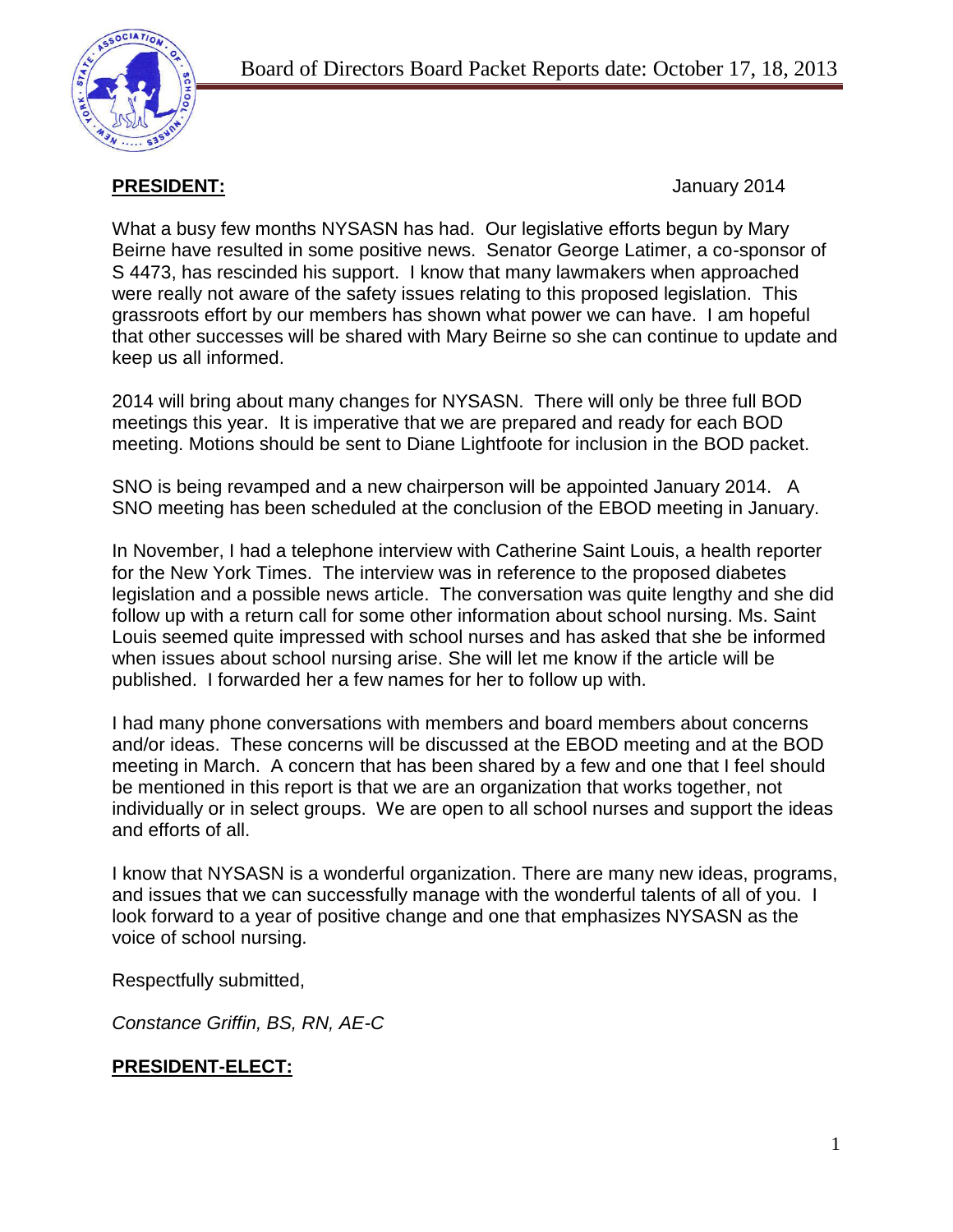I have not attended any meetings since beginning my journey as president - elect. While learning the expectations of the job, I have been reaching out to different BOD members to discuss our Operational Guidelines (OGs). After discussions with Karen Cofino (OG chair), we are looking at the value of posting all OGs on the BOD section of the website. All BOD members would have access to the latest OGs and have a clear understanding of all positions. I plan to review these with Karen and work toward transparency and increased communication.

Respectfully submitted,

Janice McPhee

## **PAST PRESIDENT January 11, 2014**

Happy New Year everyone, my hope is for us all to for fill our dreams for the coming year. This holiday season zone 9 has sent out letters to our legislatures and a few of the area nurses have spoken personally to educate them on our concerns with the diabetes legislation. We have in the next couple of weeks a few appointments scheduled to meet with both Addie Russell and Pattie Ritchie.

I'm cautiously optimistic that this proposal may just go away and never leave the Education Committee, with most of us in education in opposition the message has reached these legislators.

Some in the trenches have suggested we just quietly watch the movement, but we need to get our message out that we are in place to provide care and we already implement the diabetic care guidelines and will continue to provide this care.

I analyzed the BEDS list for 2012-2013 which lists all public schools and found this:

**Number of Public Schools- 3152**

**Total number of RN's-3125**

**Total number of LPN's-34**

**Total number of LPN's in District-93**

Out of these RN's 29 are NP's

123 are SNT's

The take away here is we have great coverage in the majority of public schools and can communicate this to anyone who thinks differently.

Private schools are another story but families can choose to go or not so that needs to be understood.

I am interested to hear what the sponsors of these bills have to say and hopefully we can change their mindset.

My role as past president is really to support the president and help where I can, coordinate the EISN awards and chair the nomination committee. We have some time till the elections but I wanted to let you know which positions will be up for elections this fall. We will need a President-Elect and Treasurer so start thinking both jobs are very rewarding was you grow personally and professionally.

Zone reps we will ask you all to nominate a school nurse from your zones this spring it will be here before you know it. Nominations for EISN are due to zone representative by March 15th and final award recipients name is due to the zone coordinator Gail Hall by May 1st. Let's recognize these excellent nurses for all that they do.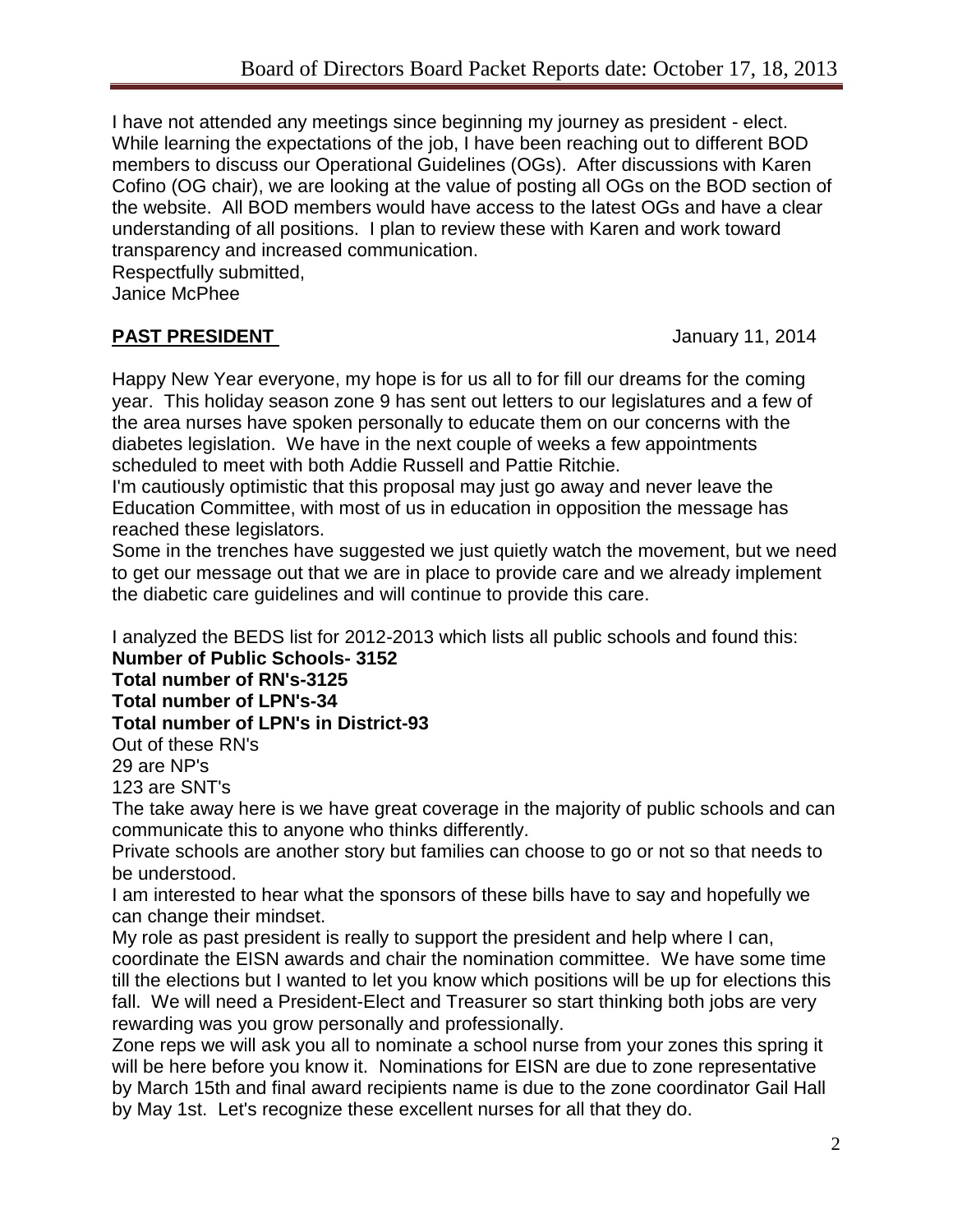Sincerely yours, O. Jeanne Dolly MS, FNP, SNT, NCSN Past President NYSASN **SECRETARY:**

I know I may have surprised you with a request for a board report since there is no BOD meeting this month! It was discussed at the October Meeting that we will have a board packet this month for the EBOD meeting while we are in transition to 3 BOD meetings a year. Refer to the "To Do" list.

New Schedule for BOD reports:

Spring BOD meeting reports: Friday **March 7th** at midnight (NYSASN meeting 3/22) Summer BOD reports: Friday July 1<sup>st</sup> at midnight *\*special arrangements can be made for the Officers attending NASN in San Antonio TX. (NYSASN meeting 7/16)* Fall BOD reports: Friday **October 24th** at midnight (NYSASN meeting 11/7)

Respectfully, Submitted,

Diane & Lightfate RN, NCSN

## **TREASURER:**

### **\*\*\*Current Mileage Rate is 0.56 per mile\*\*\***

The 4th quarter of 2013 realized an operating profit of \$1,730.06

The Oppenheimer Investment funds balance increased by 1,040.52, for a total increase in assets of \$2,770.58.

There were no unusual transactions to report.

SNO-13 made a profit of \$8,761.46.

The fall conference made a profit of \$2,429.80 with \$500 in outstanding PO's.

Vendor income for the 2013 fiscal year was \$14,900. This was the first year that vendor income was separated from conference income, which is reflected in lower profit numbers than last year. We are now calculating conference income on registration fees alone.

Last year showed an operating profit of \$16,681.43, far exceeding our projected deficit of \$6,110.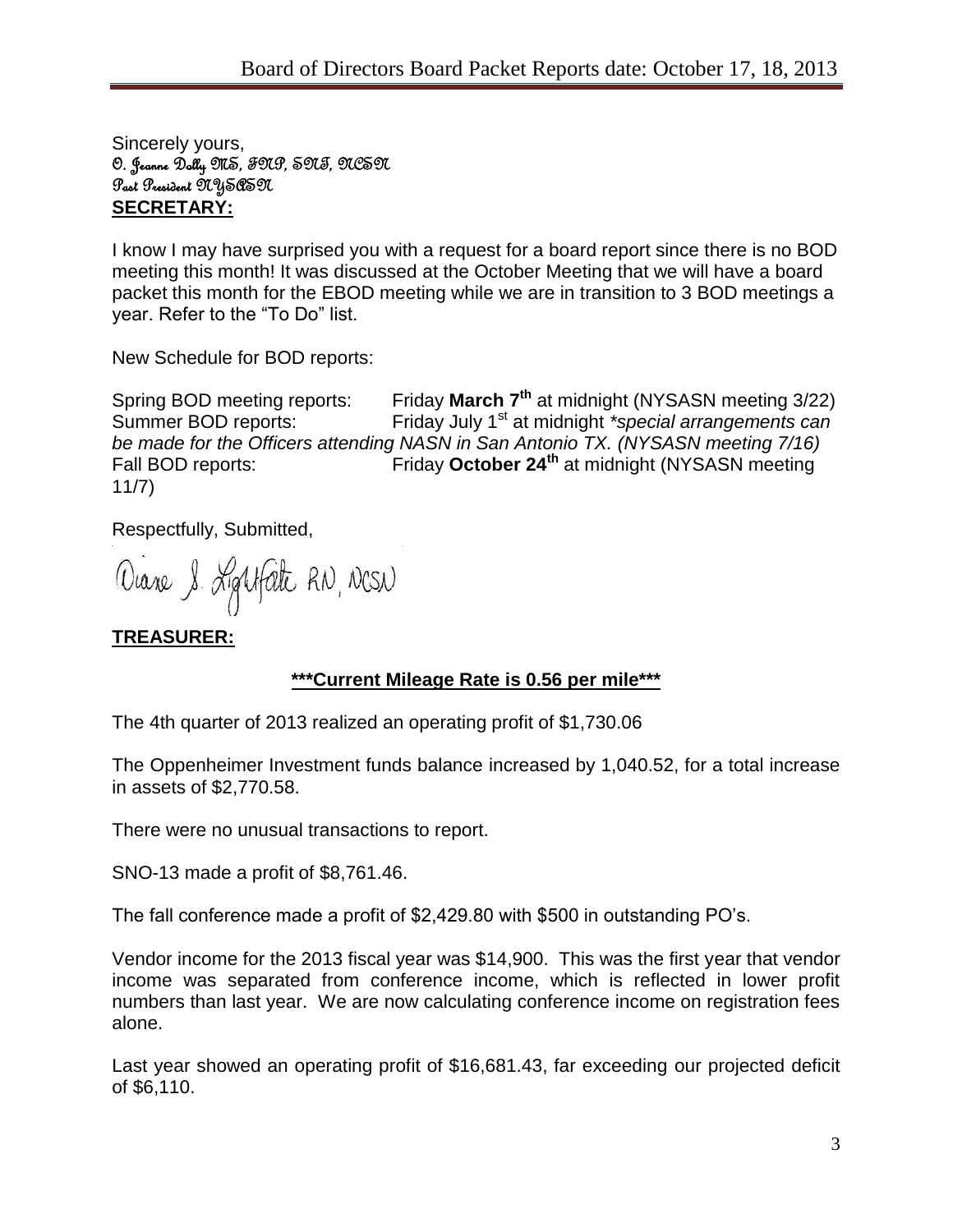#### **The deadline for reimbursement forms for this board meeting is March 4th,2014. Please be aware that the mileage rate has been decreased to 56 cents/mile.**

Respectfully submitted, Jacki O'Donnell

### **EDUCATION:** January, 2014

#### **NYSASN Pediatric Emergency Workshop Spring 2014 Regional Educational Offering**

#### **Date: March 15, 2014 Watkins Glenn Conference Chair: Gail Hall**

Jan Rogers is unable to present Pediatric workshop in March due to health issues. Gail and I are currently working with Jan and have 2 candidates that would be available to provide workshop. Jan has agreed to provide her material so the CE application does not need to be resubmitted and actually we would not get approval back in time at this late date. We will have speaker confirmation by next week 1/15/2014.

#### **NYSASN Summer Enrichment Academy July 25, 2014**

Awaiting details from J.Bardin and C.Griffin on plans for Summer Enrichment Academy. Provided electronic copy of Conference Planning Binder to J. Bardin 1/2014

### **NYSASN Fall Conference 2014**

### **November 7th and 8th**

#### **Location: Marriott Hotel, Ridge Road West, Rochester, NY Co-Chair-Donna Ryan and Diane Houseknecht**

Currently working on venue with chairs have keynote speaker in place. Marriott contract provided to EBOD for review. Theme: School Nurses "We do it all"

Educational Webinars were submitted for posting on NYSASN website

SNO report provided by J.McPhee

*Respectfully submitted, ~Flora McEntee, MS, BSN, RN, SNT*

## **SCHOOL NURSE ORIENTATION (SNO**):

In anticipation of major changes in SNO this year, Joanne Reynolds and I have conferenced and met several times to begin the planning process. SNO is scheduled for August 11-14, 2014 at the Lodge, Welch-Allyn's beautiful conference center in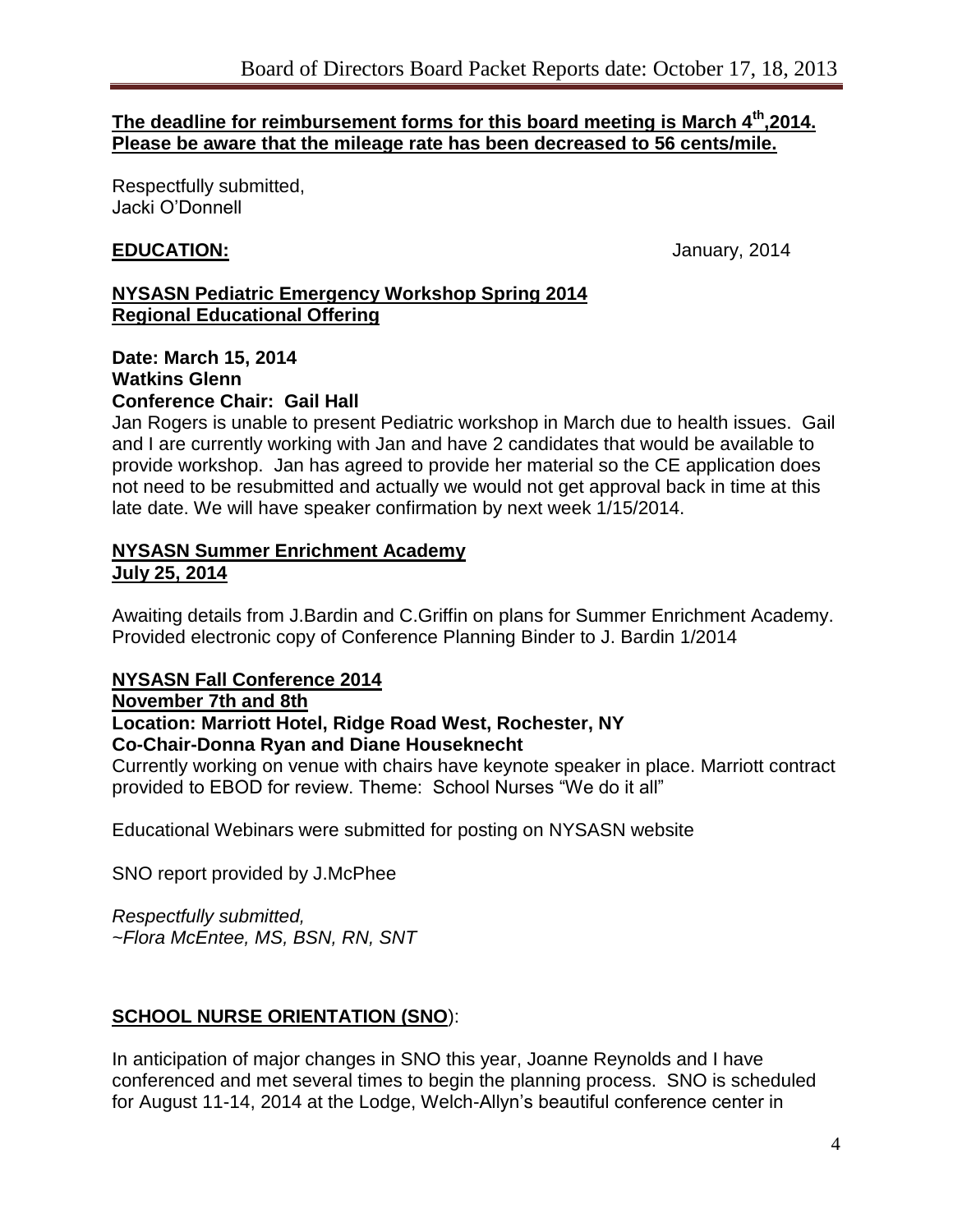Skaneateles. To make the change to 4 days successful, we have re-configured some presentations and will be asking for help at the faculty meeting 1/18 and 1/19, following the EBOD meeting in Newburgh.

The use of peer evaluations for review and possible changes was beneficial. Thank you to those who helped. Inviting all BOD members to send their interest and commitment to orientation was also beneficial. The eight BOD members who expressed interest and commitment will all be on the faculty this summer. Currently, we have:

- 1. 1 contract signed (professional graphic design for a professional appearance)
- 2. 1 contract for review (Inn at the Fingerlakes)
- 3. 2 verbal commitments of interest with contract to follow
	- o Publisher of the notebook
	- o the Hilton Garden Inn
- 4. Waiting for the contract from Welch Allyn, which normally takes longer due to the detailed response

Looking forward to a productive meeting, Janice McPhee MSN, RN, NCSN Current SNO chair With Joanne Reynolds MSN, RN

## **LEGISLATION:** January 2014

Our focus the last few months has been on contacting our legislators to voice our opposition to A4987/S4473, which, if passed, would permit trained, non-licensed school employees to administer insulin to students with diabetes while at school. Our first order of business was to draft a memorandum of opposition and talking points for use by our members when speaking with their representatives. We deliberately chose to do a grassroots campaign, with our members reaching out to their own elected representatives. This strategy has impact because our elected officials like to be responsive to the concerns of their constituents.

We invited our senate representative to attend a school nurses meeting in our Zone 4 city school district. This format turned out to be very effective. Our senator told us that until our meeting he had not seen a downside to the proposed legislation. There were 12 school nurses in attendance at the meeting. Each nurse shared real life complex diabetes management situations with our senator. One nurse brought a family member's insulin pump and tubing, another brought sample student insulin order sets. Shortly before 5pm, our senator excused himself to make a phone call. He called his Albany office and asked his staff to remove his name as a co-sponsor of the bill. He also assured me that he would bring up our concerns with his senate colleagues, and would follow the progress of the bill closely, and left his contact information with me so that I can contact him at any time.

I have also heard back from most of the Zones. Our members have been busy calling, writing and visiting with their elected representatives. We are definitely getting the word out about our concerns with this proposed legislation and the very real threat to student safety it would pose if passed.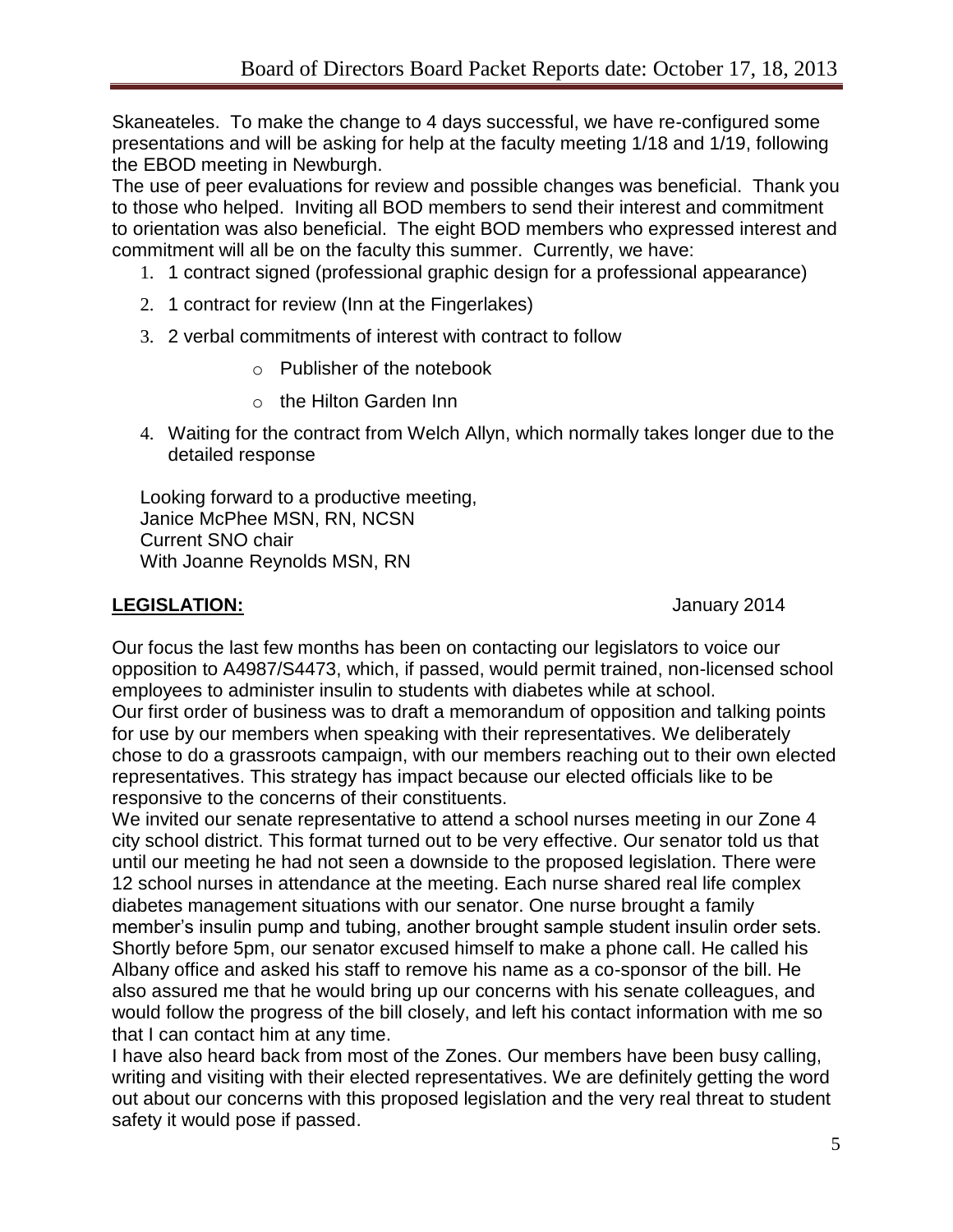The plan moving forward is to see whether the bills are moved forward in the upcoming session. The assembly bill was introduced in the 2013 session, and was referred to the Education Committee where it remains. It may languish in this committee, or it may be referred to another committee, such as the health committee. If it stays in Education, we will take a watchful waiting approach. If it is moved on to another committee the plan is for us to reach out to those committee members individually.

Even if this bill languishes in committee, there will undoubtedly be another one to take its place at a later point in time. These bills have been introduced with success in state legislatures throughout the country as part of the ADA's *Safe at School* campaign. Mary Beirne

## **MEMBERSHIP:** January 2014

Our current membership is 577 (as of 1/10/2014). Sending the final renewal notice by postal mail continues to be somewhat successful with an average 28% of members returning applications and payment for renewal. Members lost for October, November and December 2013 was 70. New members for the same period were 65. I have received the 12-13 BEDS list for NYS school nurses. I am waiting for a recruitment letter from Connie to go with the mass mailing. As soon as I receive that I will have copies made and get the mailing out.

Respectfully submitted,

Or Harblock RD Joetta Pollock, RN, BSN Membership Chairperson

## **NATIONAL ASSOCIATION OF SCHOOL NURSING (NASN) DIRECTOR**January 2014

## By Director-NY Suzanne Smith

NASN is preparing state directors to attend the Biannual Board of Directors Meeting Jan 26-28, 2014 in Washington DC. Board of Directors arrive the day before as there are usually activities/informal meetings to engage the state representatives. My flight is Saturday, January 25. There are numerous daily postings and e-mails via the NASN website and School Nurse Net as well as a 200 page Board Report to review. This session has included a State Department Tour in addition to scheduling visits on Capitol Hill on Januray 28<sup>th</sup> then everyone scrambles to leave DC to return home. I plan to share NYSASN Memorandum of Opposition and NYSASN grassroots efforts re: the ADA legislation with the NASN Board. I am attaching 2 articles for the NYSASN BOD to read just to compare what other states have done or are in the process of…managing diabetes in the school setting.

NASN has provided a legislative agenda for 2014:

1. H.R. 3532/S.1546 Comprehensive concussion legislation-NASN is urging members of Congress to support the bills as well as to include School Nurse language as school nurses are part of the stakeholder teams.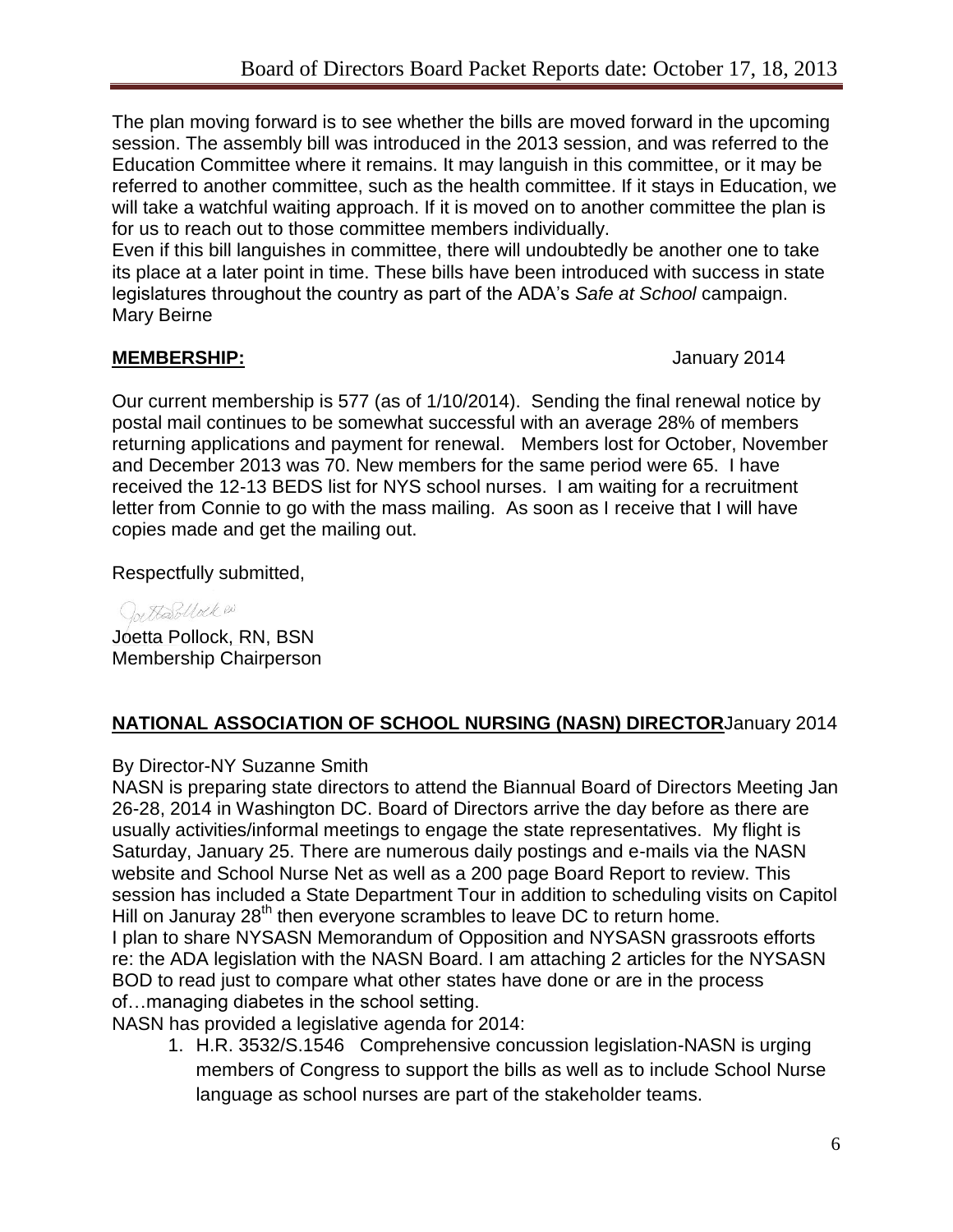- 2. H.R. 5/ S.1094 Reauthorization of the Elementary and Secondary Education Act (ESEA) is still in Congress. NASN is requesting the inclusion of specialized instructional support personnel (SISP) as well as the importance of prevention and intervention services in all of the legislative language to advocate for America's schools.
- 3. H. R. 1857 was reintroduced into the House on May 7, 2013. This is the Student -to-School Nurse Ratio Act of 2013 (H.R. 1857) Representative Carolyn McCarthy (D\_NY-4) The Senate still has to introduce a companion bill. NASN is asking for co-sponsors in both the House and the Senate. This Act would create a demonstration grant project to garner evidence that improving the ratio of school nurses to students will lead to more positive student outcomes.

NASN Finance Committee (that I am a part) has bi-monthly conference calls- There are assignments and agendas with every conference call. Such activities as reviewing income/revenue of the organization/ budget for 2015/strategic planning / positions papers: Bullying / Service Animals in the School Setting and Emergency Equipment for the Health Office were our assignments this quarter. Research, conference calls and numerous e-mails and working with many levels of NASN is an interesting process to get to the final product. It is a critical process and although humbling as the reviewers are very knowledgeable and critical, it is worth it for quality control. The final position statement is then presented to the Board for a vote. And hopefully, it is not back to the drawing board.

NASN Elections 2014: Information is posted on the website ( [www.nasn.org\)](http://www.nasn.org/) and inside the cover page of publications: The Journal of School Nursing and the NASN School News magazines. Ballots may be cast online as of March 15-April 15, 2015. Paper ballots may be requested. NASN asks that our Board members spread the word to remind those school nurses that are NASN members to please vote! Zone representatives can remind their zone members to vote.

NASN 46<sup>th</sup> Annual Conference Information is now posted on the website along with a video. Please spread the word in your zone. It would be great to have more NYSASN members "Roar" at the annual rally. The committee created a great video to advertise this year's event in San Antonio, Texas. Check it out since New York made it into the video- one frame has Connie, Jeanne and Me!! And I noticed Mary Alice Smith on another frame! Go New York.

Happy New Year! Be well. See you in March.

Respectfully submitted,

Suzie

**NEWSLETTER:** Winter 2014 Newsletter Report

My first experience as Editor of the Communicator was made fun and easy by MaryAlice and Harry! They were unbelievably patient, extremely supportive, and very encouraging. The Fall 2013 issue was 16 pages long and was put out mid-November.

Thanks to all who submitted articles for the Fall 2013 issue. The articles submitted were great and very timely. There was an expense of \$425 for the layout and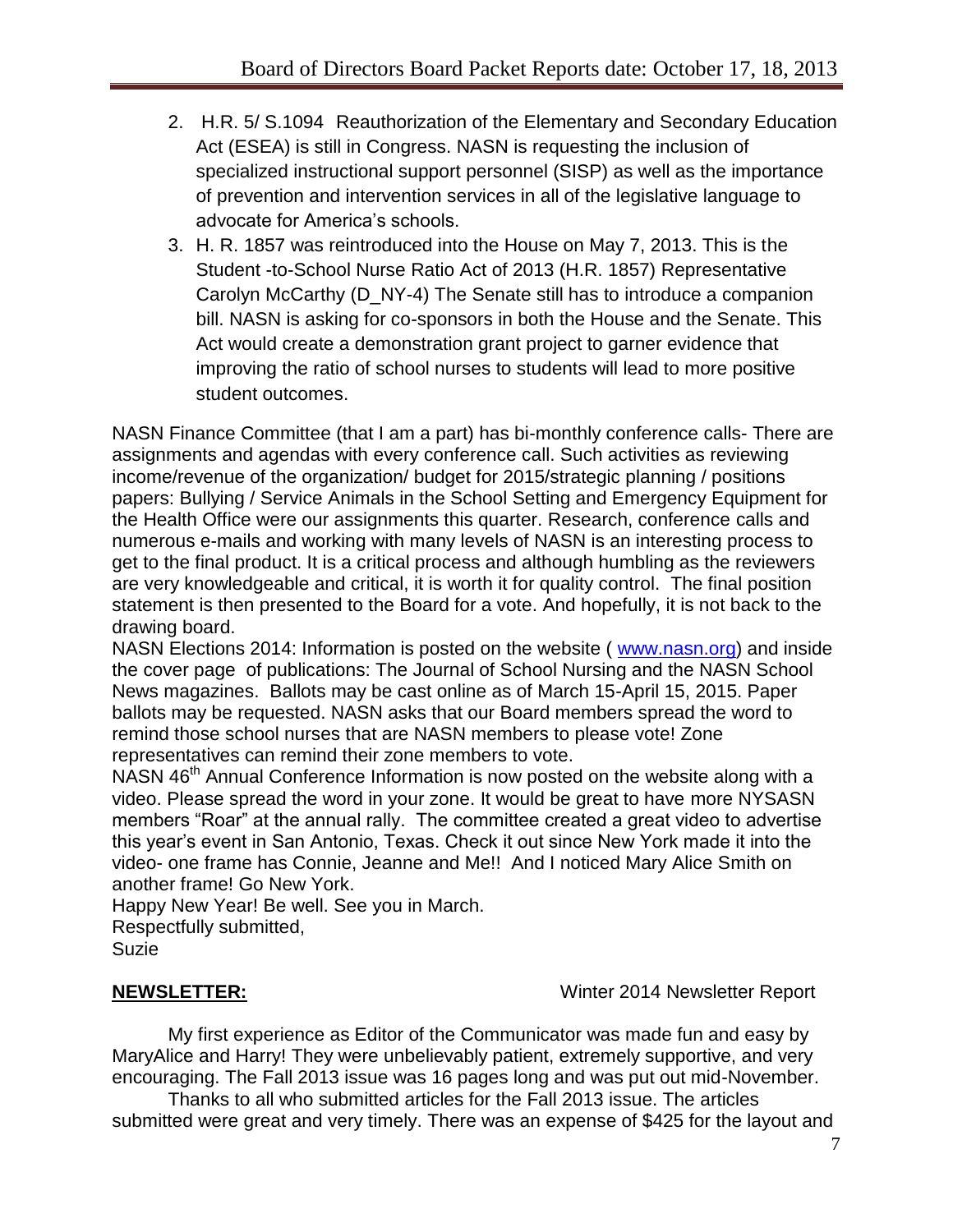print service. Also, there was revenue from a half page ad from School Nurse Supply for \$250. Michelle Barber from the American Dairy Association has inquired about ad pricing and is considering a full page ad for all three 2014 issues.

The deadline for articles for the Winter 2014 issue is February 1 $^{\text{st}}$  as I would like to have it out the latter half of the month. A very large thank you to all of the Board members for their kind words as well as a huge thank you to Maryalice for all her help. As always, ideas, suggestions, articles, or just funny little tidbits are always welcome and appreciated.

> Respectfully submitted, Anita Mosher RN, AAS

#### **NEW YORK STATEWIDE SCHOOL HEALTH SERVICES CENTER (NYSSHSC): Report to NYSASN BOD – January 2014**

The New York Statewide School Health Services Center (NYSSHSC) housed at Monroe 2-Orleans BOCES in Spencerport, NY, is now beginning the fourth year of our five year contract which runs January to December. We continue to embrace each new year of our contract and work diligently to provide resources and support to NYS school health professionals.

In our End of the Year Newsletter – 2013 – we referenced NYSASN in several ways. We recognized and congratulated Constance Griffin, the recipient of the 2013 School Nurse of the Year Award at the National NASN Conference in Florida, and highlighted her leadership, pursuit of continual learning and position of current president of the NYSASN organization. We also encouraged the approximately 4,000 school nurses in NYS to become NYSASN members. A re-cap of the 2013 NYSASN conferences was also highlighted.

We ask that the Save the Date for our Update Conferences be placed on the NYSASN website as well as information about our HIP and available resources.

Our Weight Status Category Reporting page has been totally updated in anticipation of the upcoming submission due date—Friday, January 31, 2014. We have added resources to assist school nurses and district nurses in the submission.

In late August, the NYSDOH released Children with Diabetes: A Resource Guide for Families of Children with Diabetes. This comprehensive, up-to-date resource has practical tools and great information for school personnel and is available for download from the NYSDOH website. It can also be found on our website, under the A-Z Index, then "D" for Diabetes. A limited number of copies may also be ordered from the NYSDOH.

Approximately 9,266 New York children, ages 0-19, are living with diabetes. NYS Legislation has recently been proposed (A4987/S4473), which would permit nonlicensed school employees to administer insulin to students at school. NYSASN's Legislative Chair has worked diligently to provide school nurses with talking points and ways to address this concern. In November, NYSSHSC in collaboration with NYSED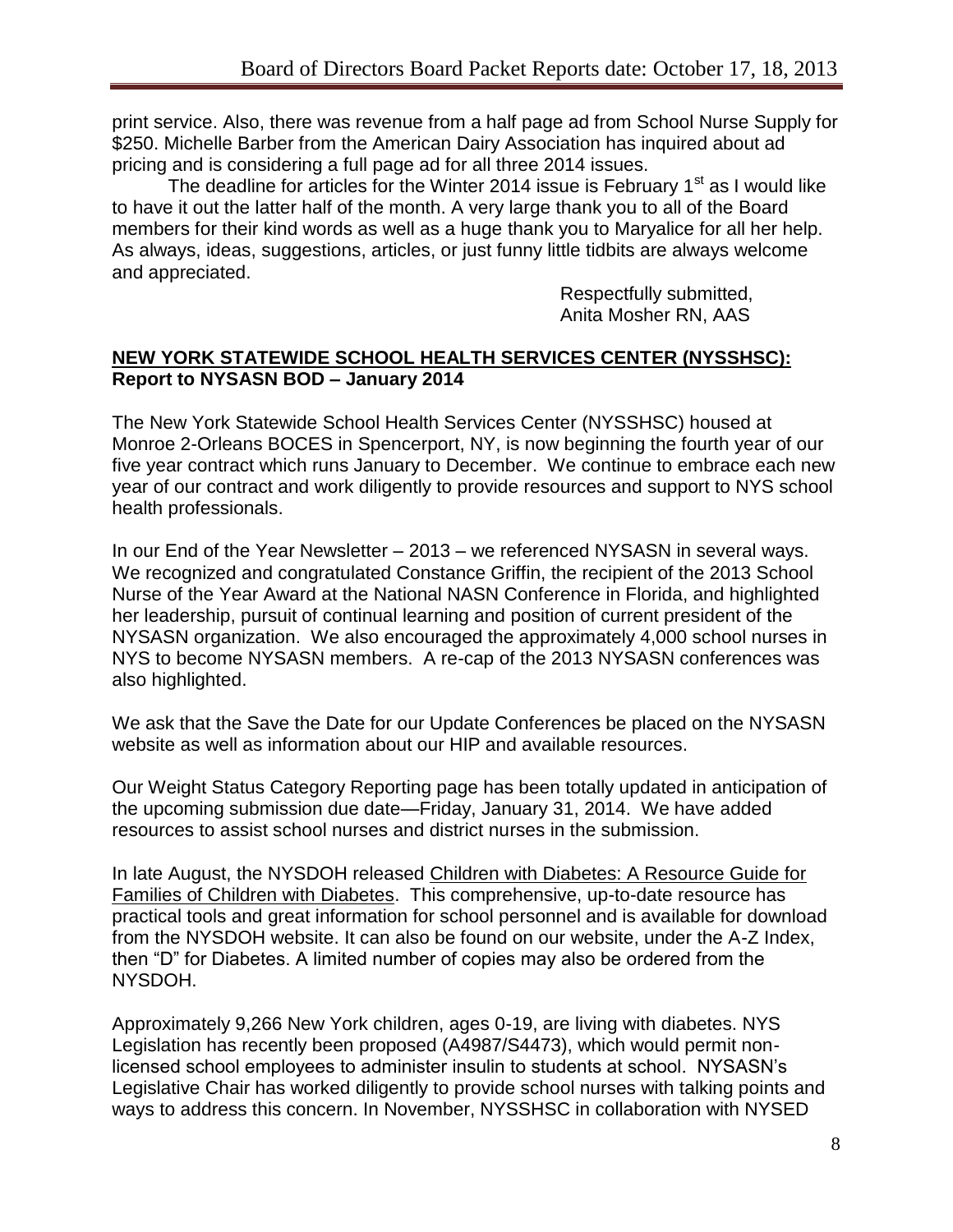and NYSDOH conducted a survey to assess current school health care delivery for students diagnosed with diabetes. Almost 70% of New York's school nurses took this survey. This opportunity allowed NYS school nurses to be active participants in shaping the future of care for these students. The individual responses received are aggregated to maintain confidentiality. A summary of the data will be shared with school health professionals to provide a snapshot of current practices in New York State, and ensure that resources are evidence-based and data driven.

In early 2014, we will be updating to a new e-mail system called **iContact** to utilize new technology to better serve listserv members. When implemented, this update will require ALL current listserv members to re-sign up to continue to receive listserv email. Please stay tuned for more information!

In an effort to promote student health and safety for all schools in the State, NYSED asked NYSSHSC to participate in a Student Health and Safety Conference for Nonpublic Schools in November 2013 to share health information and best practices tailored to support the needs of the nonpublic schools. Two webinars based on the content of those presentations are now available to view:

- School Health Services for NYS Students an overview of school health services in NYS for both public and nonpublic schools with emphasis on the support and resources available from NYSSHSC.
- The Role of the School Health Team in Infection Management in the School Setting - an overview of the role of the school health team in infection management with concrete examples of how a plan can be implemented by your school medical director. Content was provided by Dr. Cindy Devore, Medical Director Consultant for the Center. This presentation specifically addresses delivery of health services for nonpublic schools and appropriate actions to take for ill students if no school health professionals are present.

In 2013 we completed administration of the Youth Risk Behavior Survey on behalf of the CDC and NYSED. We truly appreciate the support school nurses gave to this effort. We are now preparing for the administration of the 2014 School Health Profiles Survey (SHP). We will be using Survey Monkey to administer the survey and are eager to get started! We may again call on school nurses for assistance.

We are excited about our 2014 School Health Seminar Update conferences which will be held:

- May 21—Watertown/Thousand Islands
- May 22-Syracuse
- May 28-Poughkeepsie
- May 29-Elmira/Corning/Horseheads

The tentative Agenda for 2014 School Health Updates includes: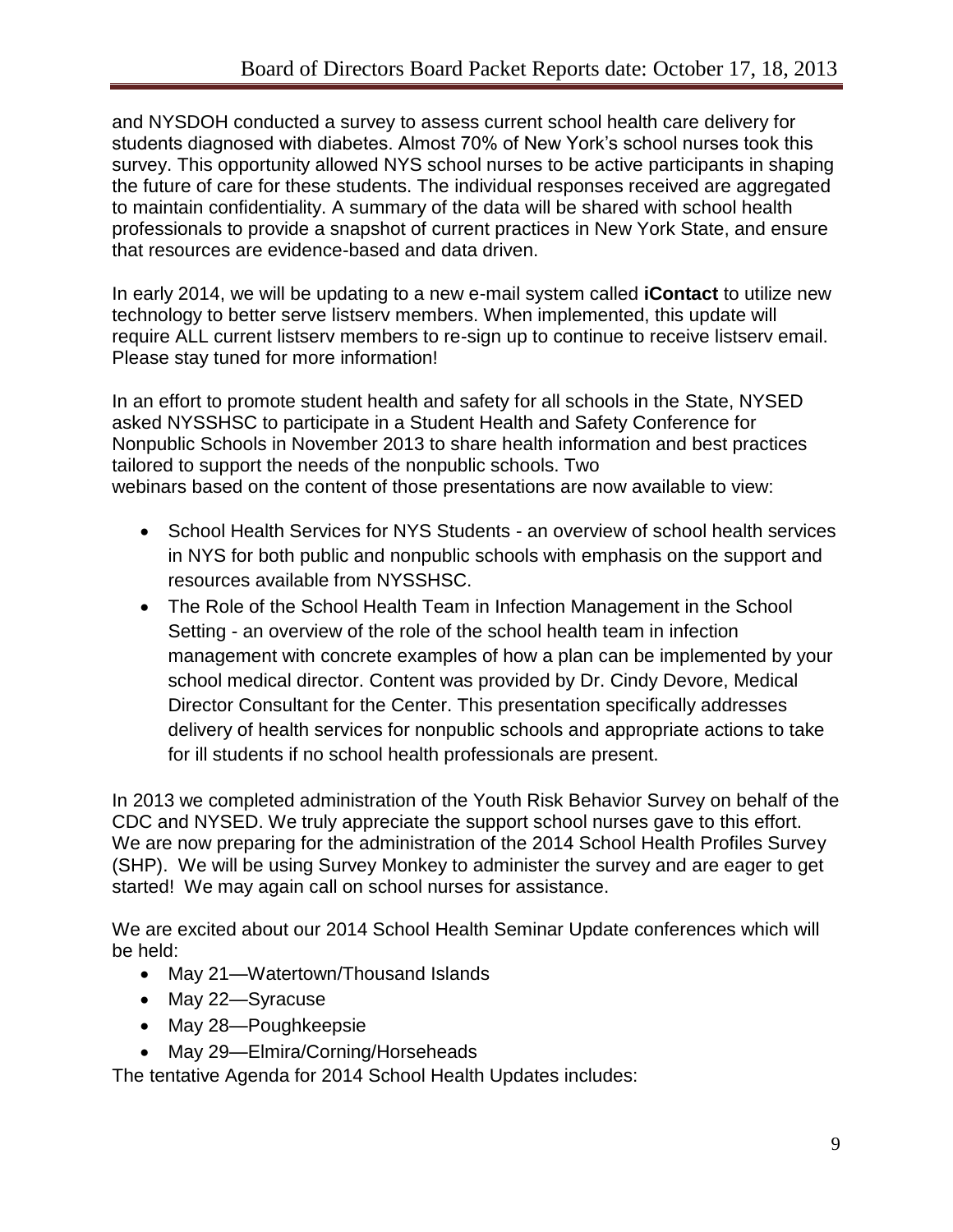- What You Don't Know Can Hurt You: Explore the Latest Updates from NYSED, NYSDOH & Federal Agencies
- It Takes a Village: Engaging Youth, Staff & Parents in Providing Mental Health Services & Support
- You Had Me at Hello: Elevate Your Nursing Practice With Effective **Communication**

 Enhance your Expertise: Clinical Practice Updates for School Nurses The brochure will be posted in February 2014!

Respectfully submitted,

| Linda Khalil     | <u>Ikhalil@monroe2boces.org</u> | 585.617.2381 |
|------------------|---------------------------------|--------------|
| Gail Wold        | gwold@monroe2boces.org          | 585.617.2382 |
| Debbie Karpowich | dkarpowi@monroe2boces.org       | 585.617.2380 |

## **OPERATIONAL GUIDELINES AND BY-LAWS:**

### **POSITIONS:**

### **PROMOTIONS AND PUBLIC RELATIONS:** Winter 2014 Report

I am in the process of putting out letters to all of the BOD school districts administrators and BOE Presidents for the 2013-2014 school year. Those should be completed in the next couple of weeks.

The 2013 Annual Fall Conference in Long Island was a great conference! Lois and Mary set the promotions table up right in the conference room itself instead of out near the other vendor tables. I think this was a great advantage. Items total sold came to \$814 with some new membership applications handed out. Again, much of what was sold was the recent new items. A huge thank you to Connie for hauling the items up and to both Connie and Carol for taking them back as I flew to Long Island

After consulting again with Connie Griffin and Jacki O'Donnell, Connie has ordered replacements for the pink and blue zip hoodies, blue and red crew sweatshirts, green and blue tee shirts and fabulous totes to be ready for the March conference. Thank you to Jackie and Connie for their continued support and assistance in rebuilding promotions.

As always, any suggestions regarding other ways to promote our association and the great work everyone does would be greatly appreciated.

> Respectfully submitted, Anita Mosher RN, AAS

## **PUPIL PERSONNEL SERVICES- ADVISORY COMMITTEE (PPS-AC):**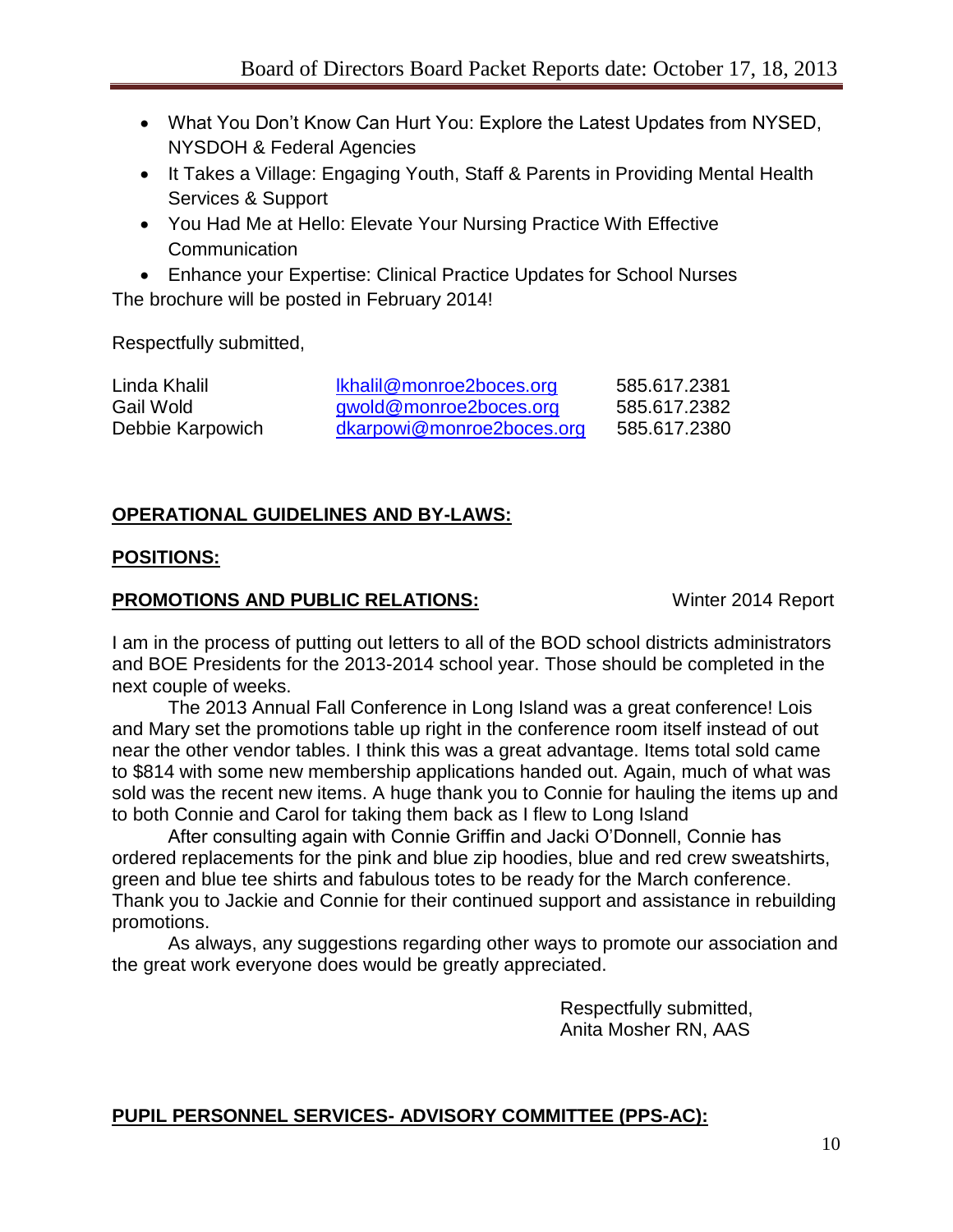The next meeting will be January  $31<sup>st</sup>$  so there is no report at this time.

Joanne Bardin, MSN, RN, AE-C

## **WEBMASTER:**

Recently I received an email from a former NYSASN board member from many, many years ago. Some of you may remember Harriet Weinbaum, I believe she at one time was our Leg Chair. She sent an email to let me know she thought "the website was very beautiful" and to keep up the good work. It was nice to hear positive comments from a former board member who remembers what the old site once was.

I continue to update the website almost daily and work with Joetta Pollock weekly to update our membership for the member's only site. Several email blasts have been sent, most recently regarding our legislative initiative, announcement of our Spring Regional offering in March, and our President's message for the new year. Thank you to everyone for checking the site regularly and submitting reports for your pages. It's so important to have current information on the web and I can only do that

with your help. Respectfully submitted, Cindy Sharpe, RN

## **ZONE COORDINATOR:** January 2014

Information was sent to all of the Zone Representatives regarding the EISN award. Our goal is to have 14 recipients this year! I know that many zone reps. have sent information to their state legislators about the diabetic bill. Kudos to them and to Mary Beirne for getting the word out and for meeting face to face with the senators to share their concerns.

Sincerely,

Gail Hall, RN Zone Coordinator

## **ZONE 1:**

Happy New Year.

Just an update as to what has been happening here in Zone 1. We had a meeting last night with 41 nurses in attendance. I did a quick survey and of those present 10 had written a letter in ref. to opposing the diab. bill and 23 said that they would do so. One member had met with Ed Ra, an assemblyman, and had a phone call to Hannon. We have a meeting scheduled on Monday with Dean Skelos, or at least with someone there. Trying to catch up from being in Europe and the holidays, but I might be returning to Munich soon as I just learned my son is in the hospital with pneumonia. Life is really unpredictable as I am sure you all know. Lois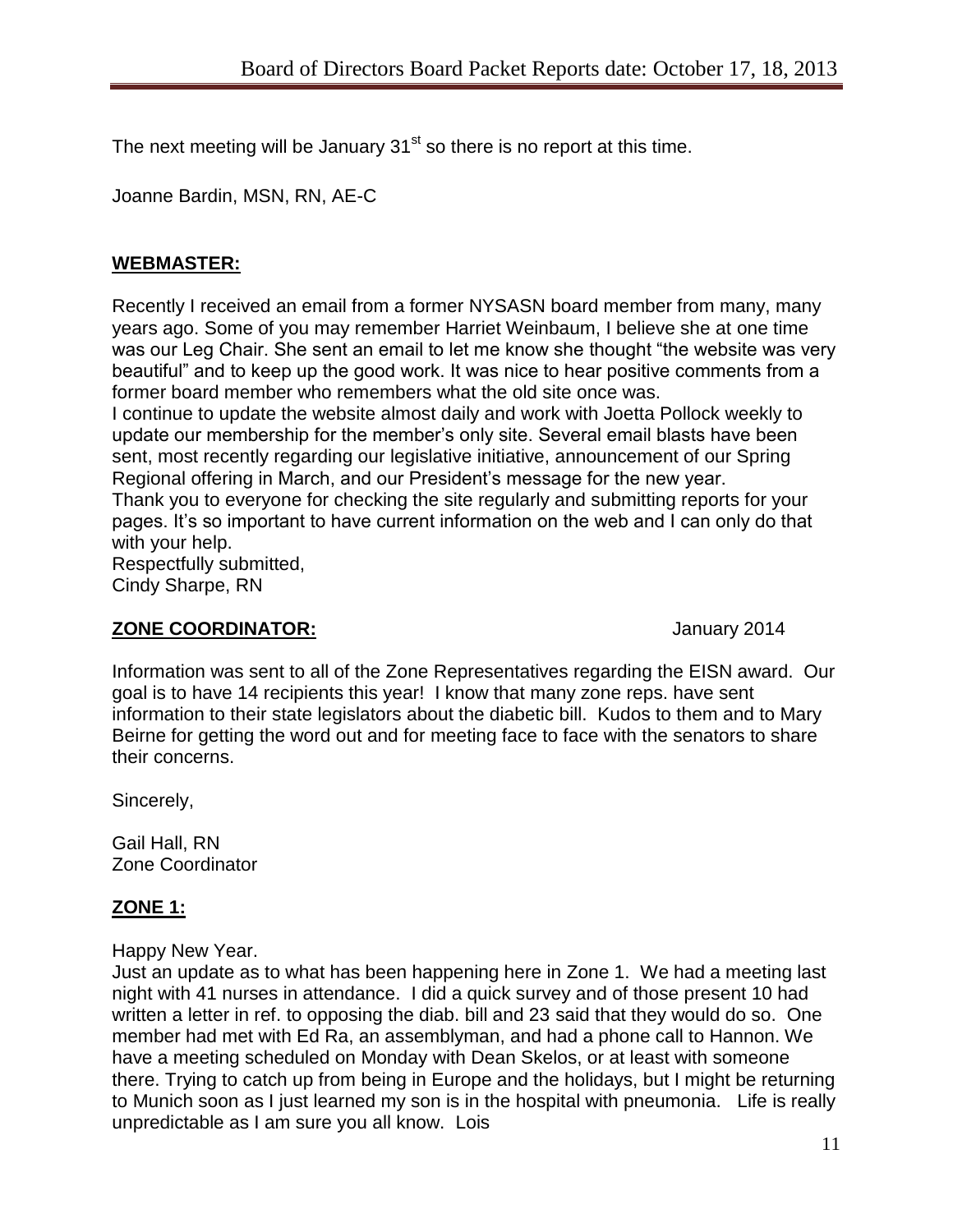## **ZONE 2:**

We started our year with a wonderful turnout of over 50 school nurses on Wednesday October 9,2013 at the BOCES Sherwood Center in Holbrook. The meetings run from 4:30-6:30 and a light dinner is served. Our guest speaker was Mary Karnavogel RN from Shelter Island school district who is a NASN trained Epinephrine Resource nurse. Mary presented "Saving Lives @School: School Nurses Train Staff to respond to Anaphylactic Emergency Program." The presentation was well received, very informative and led to a wonderful dialogue among the membership.

Our next meeting will be this month on Wednesday January 15<sup>th</sup>, 2014. The guest speaker will be Dr. Wesley Carrion Pediatric Orthopedist from Stony Brook University Hospital. Dr. Carrion is going to speak to us on orthopedic injuries in the school age child.

On Wednesday March 26,2014 the New York Organ Donor Network will speak to us about the importance of organ donation and a new program that they present to schools.

On May 7,2014 School Nurse Day we will have our final meeting at a location TBA for a celebratory dinner.

Besides the general zone meetings, the membership has been very active with letter writing to their assemblymen and senators as well as making visits to ask for their support in opposing bill A4987/S4473.

Respectfully submitted,

Noreen Maynes BSN, RN Zone 2 Representative

## **ZONE 3:**

### **ZONE 4:**

Westchester-Putnam

Since October our Zone has had the opportunity to meet concerning the proposed Legislation A4987/S4473 in White Plains on November 11<sup>th</sup>. Mary Bierne provided guidance and facilitated discussion of the Legislation for over 30 of our Zone nurses.

On November 12<sup>th</sup> members of our Zone were again invited to attend the "Dine-Around" at Maria Fareri Children's Hospital at Westchester medical Center. Specialists in Pediatric Rheumatology, Adolescent Medicine, and Pediatric Dermatology participated in lively discussion with our school nurses.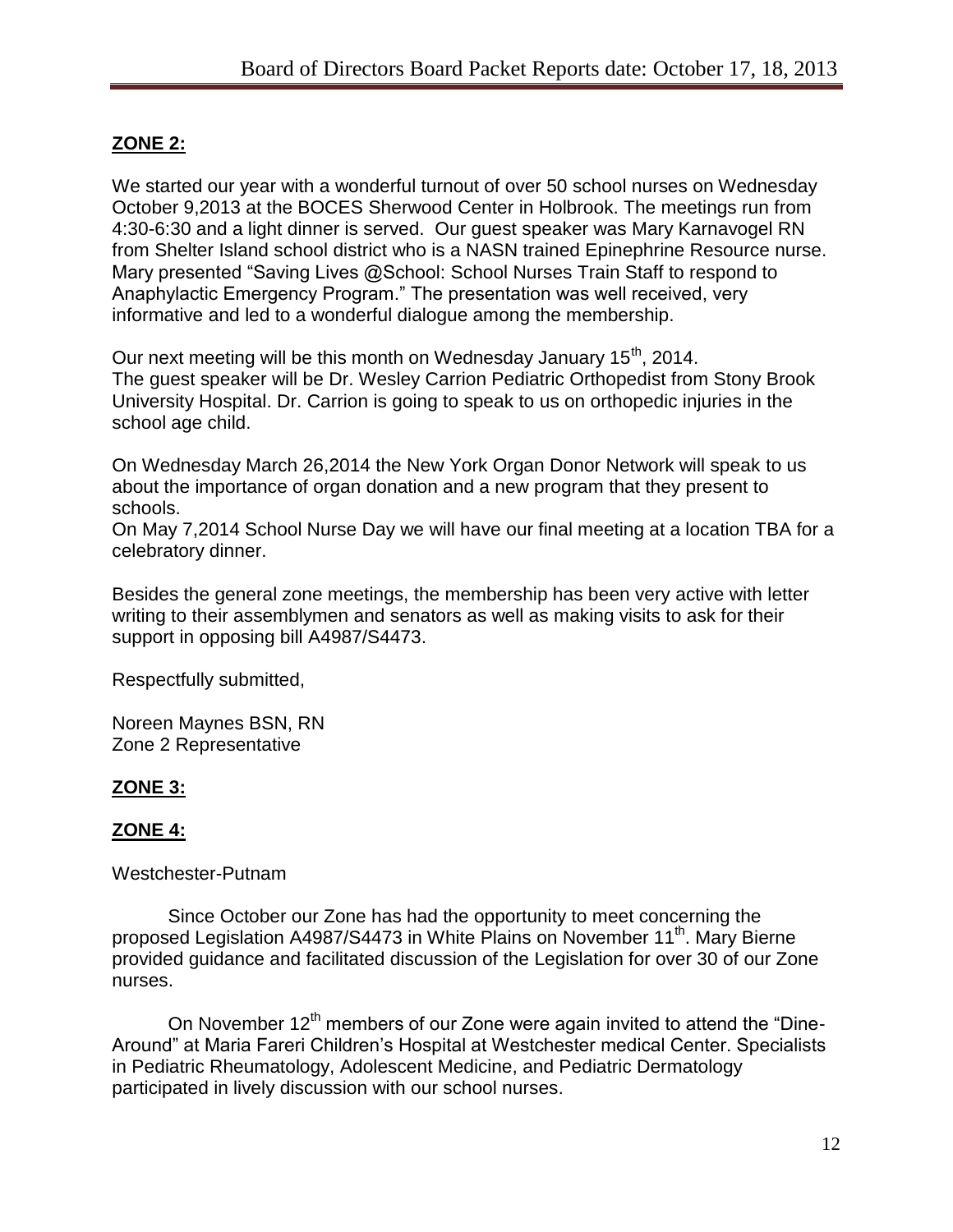On the horizon, our Zone is co-sponsoring with Student Assistance Services of Westchester, a conference on Adolescent Substance Abuse Prevention Updates for Middle and High School Nurses in Westchester on January 28<sup>th</sup>. This day long conference is provided to us free of charge at the lovely Abigail Kirsch at Tappan Hill setting. Featured speaker will be Dr. Steven Kipnis, Medical Director of the NYS Office of Alcoholism and Substance Abuse Services. NYSASN Zone 4 member Phyllis Cobb BA, RN will present on "Identifying and Managing Alcohol and other Drug Impairment and Withdrawal at School.

Finally, we are hoping to participate with Zone 5 in planning the Summer Enrichment Academy scheduled for this summer.

Carol Bumbolow RN 1/11/14

## **ZONE 5:**

Zone 5 had their first dinner meeting of the school year on October 30, 2013 at the Hilton Garden Inn in Newburgh, NY. We had over 50 school nurses come and hear our guest speakers, Pat Sarino & Jennifer Ostrow, certified Youth Mental Health Trainers from United 4 Change. Their topic was Introduction to Youth Mental Health First Aid. This presentation gave us information on their program to train professional like us to best assist our children who have mental health issues. They work with area groups to get the word out of the need for everyone to help better understand mental illness and what it does to the children and their families when there is poor understanding of what mental illness is. Oh, yes- I forgot- We also had Goliath (such an appropriate name when you meet him) there who is Jen's service dog who took time off of his coach to be with us.

Connie Griffin (our NYSASN President & Zone President) spoke about the diabetes legislation that is looming in the halls of the legislative body of NYS. The school nurses were given a packet with the proposed law and NYSASN talking points of why we do not support this legislation. A template for a letter to be sent to our representatives was also included. Our children's safety is our concern and this legislation compromises that. Connie encouraged all school nurses join NYSASN so that we would have a stronger voice as the experts in school health within NYS.

The meeting was well received and everyone had a great time networking with our fellow colleagues and winning the beautiful raffle baskets donated by the Zone 5 board of directors.

We are looking ahead by planning the NYSASN summer enrichment program that we are hosting with Zone 4, Thursday, July 17, 2013 here at the Hilton Garden Inn in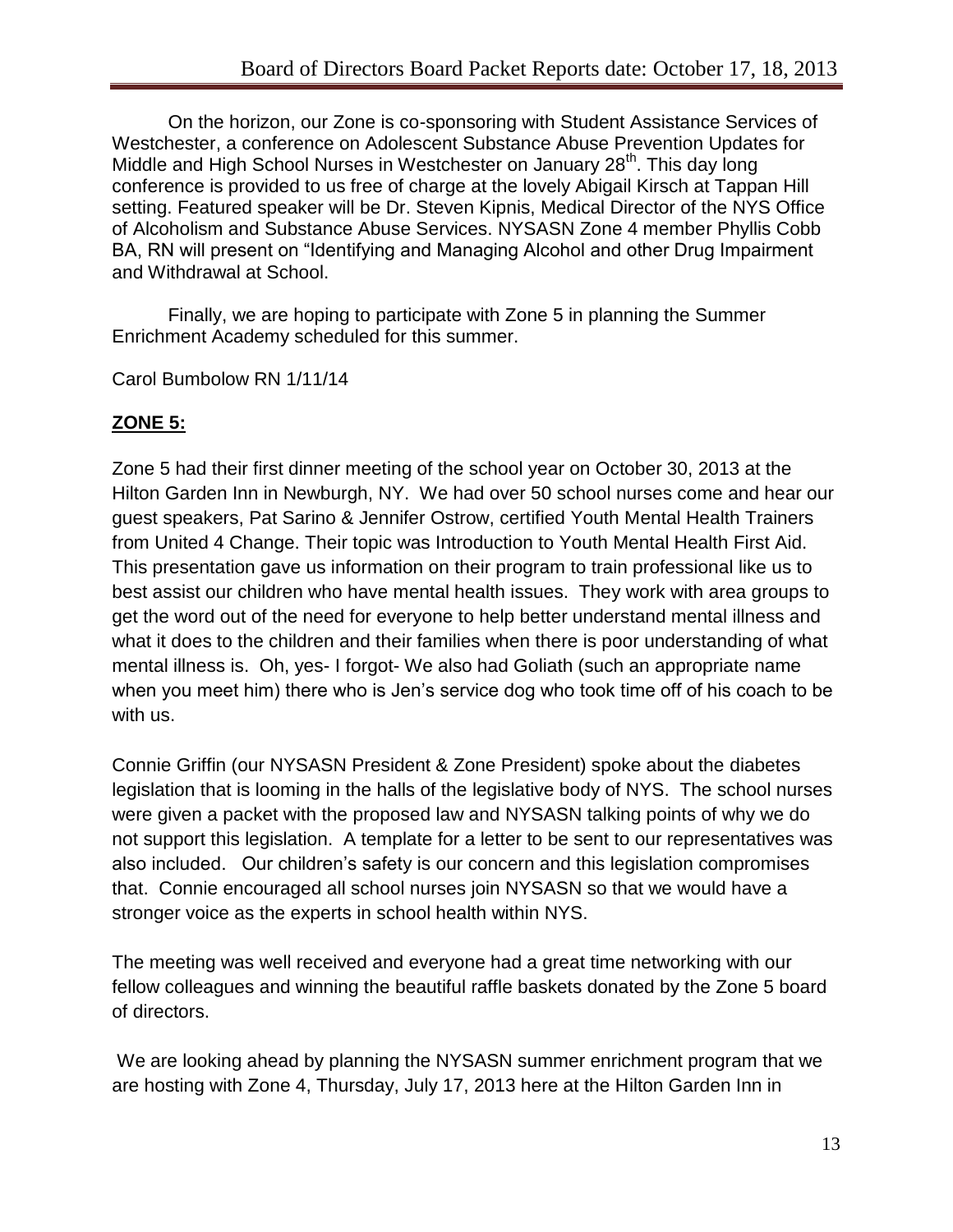Newburgh, New York. Our core committee has been meeting with Zone 4 working on formulating a great conference. More details will follow. You will not be disappointed!

Joanne Bardin, MSN, RN, AE-C Zone 5 Rep. [jbardin@poughkeepsieschools.org](mailto:jbardin@poughkeepsieschools.org) 845-451-4810

**ZONE 6:** no representative

**ZONE 7:** January 2014

Capital Region school nurses were able to attend a presentation on von Willebrand's Disease on November 20, 2013- presented by Accredo Health Care & Maria Peart, RN, Health Care Coordinator, Hemophilia and von Willebrand's Treatment Center at The Melodies Center at Albany Medical Center.

On Saturday, March 29, 2014 Capital Region school nurses will be offered a "Mini Conference" with three presentations: common hand and upper extremity injuriesassessment and immobilization, anaphylaxis treatment and education in schools, psychiatric/anxiety disorders and self- injurious behavior in children. Continuing Education Contact Hours will be offered for this event.

Zone 7 members on NYSASN have been contacted on several occasions regarding the proposed diabetes care legislation both by email and in person at local meetings. Members have been asked to contact their local legislators to educate them on this issue and discuss NYSASN's opposition to these bills. I have heard from some members who have described limited feedback from legislators and I have forwarded the names of the legislators who have been contacted to Mary Beirne, Legislative Chairperson. Additionally, Gail Hall, Zone Coordinator, has been copied on all emails to members, as requested. I will continue to reach out to members and other school nurses in the Capital Region on this issue.

Respectfully submitted,

Joanne Reynolds

**ZONE 8:**

### **ZONE 9:**

**ZONE 10:** January 2014

Zone 10 officers and I met at the vice-presidents house in mid December for a wonderful dinner and planning session. We have known each other through the zone for years but have really come together as the executive committee these past 2 years.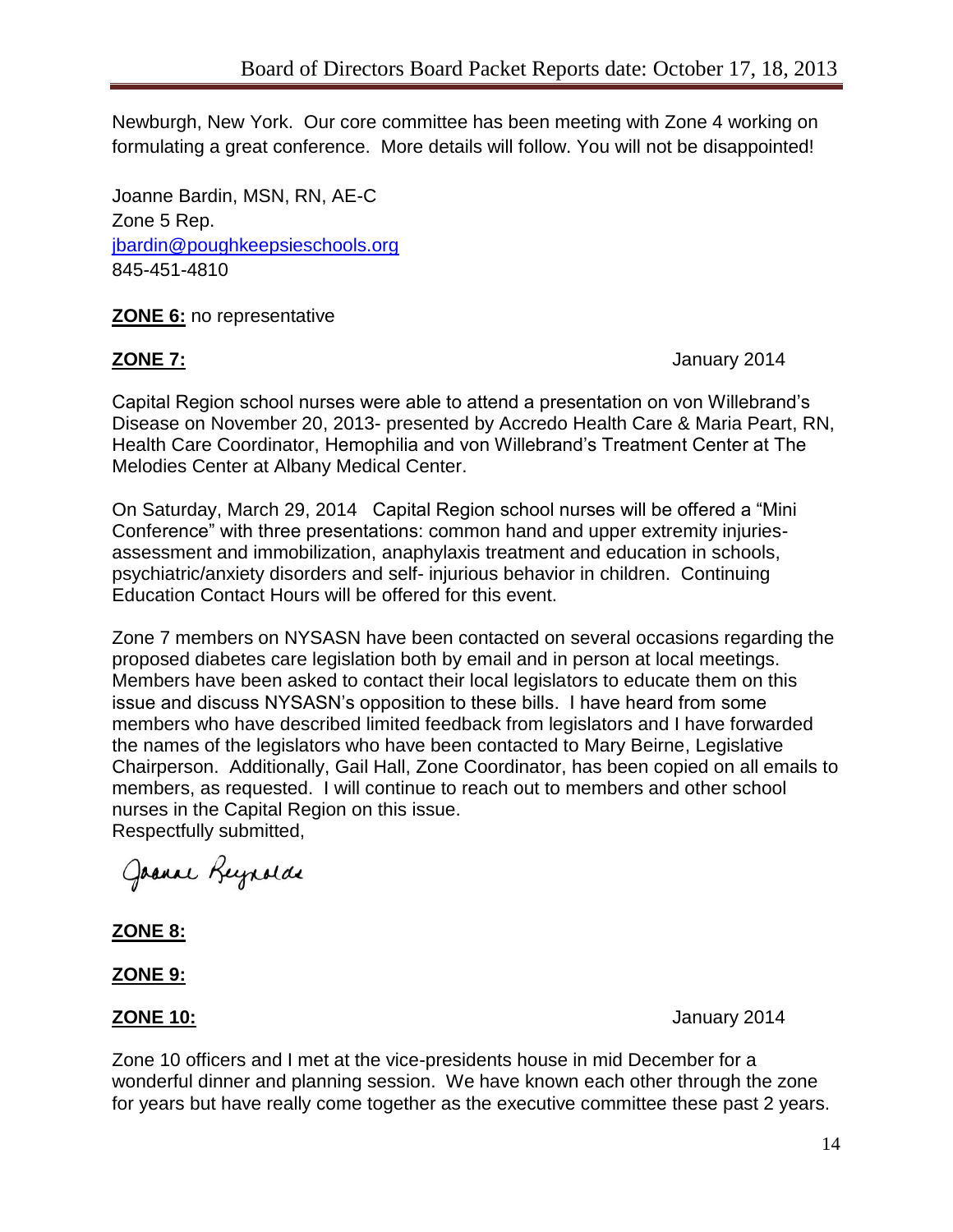Our November meeting was at Ophelia's Place in Liverpool, NY. The topic was disordered eating. It was an amazing meeting. I wrote about it in the last Communicator. We were so impressed with the speakers and information that we donated \$125.00 to them. Zone 10 also donated \$125.00 to Golisano Children's Hospital. Our January meeting is on the 25th from 9:30am-1:00pm at Marley Education Center at Crouse's School of Nursing. The speakers are Drs. Irving and Brad Raphael, Orthopedic Surgeons and Medical Directors for Athletics at Syracuse University. They will speak about age appropriate sports for children, bone development & growth, conditions affecting bone strength, stress fractures, etc. Dr. Thomas Schwartz, Professor of Psychiatry and Behavioral Sciences at Upstate Medical University will discuss psychiatric conditions and treatment options available today. Many nurses informed me they sent their letters out before the holidays. I completed my folders. With my out of town son home the week before Christmas and out of town family here from Christmas through New Years I was unable to meet personally with anyone. However, I mailed the folders and will follow up with calls and possible meetings. A school nurse from the Baldwinsville district called me and said she knew through a friend with connections that this bill will not even be considered at the present time. Respectfully Submitted,

Diane Belton, RN

**ZONE 11:** January 2014

I requested every school nurse in Zone 11 to write a letter to their state senator about the diabetic bill. While none of our representatives are listed as supporting the bill, we feel that by our communicating our concerns to them, it will be conveyed to those that support it. We may invite one of our senators to an upcoming meeting to discuss this bill if there is enough interest in our zone to do so. Information was sent to the school nurses about the EISN award and we are working on our School Nurses day celebration for May. Several zone members are working with me in organizing the upcoming Pediatric Emergency Workshop in March. Several nurses have registered thus far; I expect it to be another sell out!

Respectfully Submitted,

Gail Hall, RN President, Zone 11

## **ZONE 12:**

The contracts are signed for the 2014 fall conference. Donna and I are still contacting speakers; we already have some lined up but do have more ideas. Also we are getting together ideas for our May Zone12 meeting! Thanks Diane Houseknecht

## **ZONE 13:**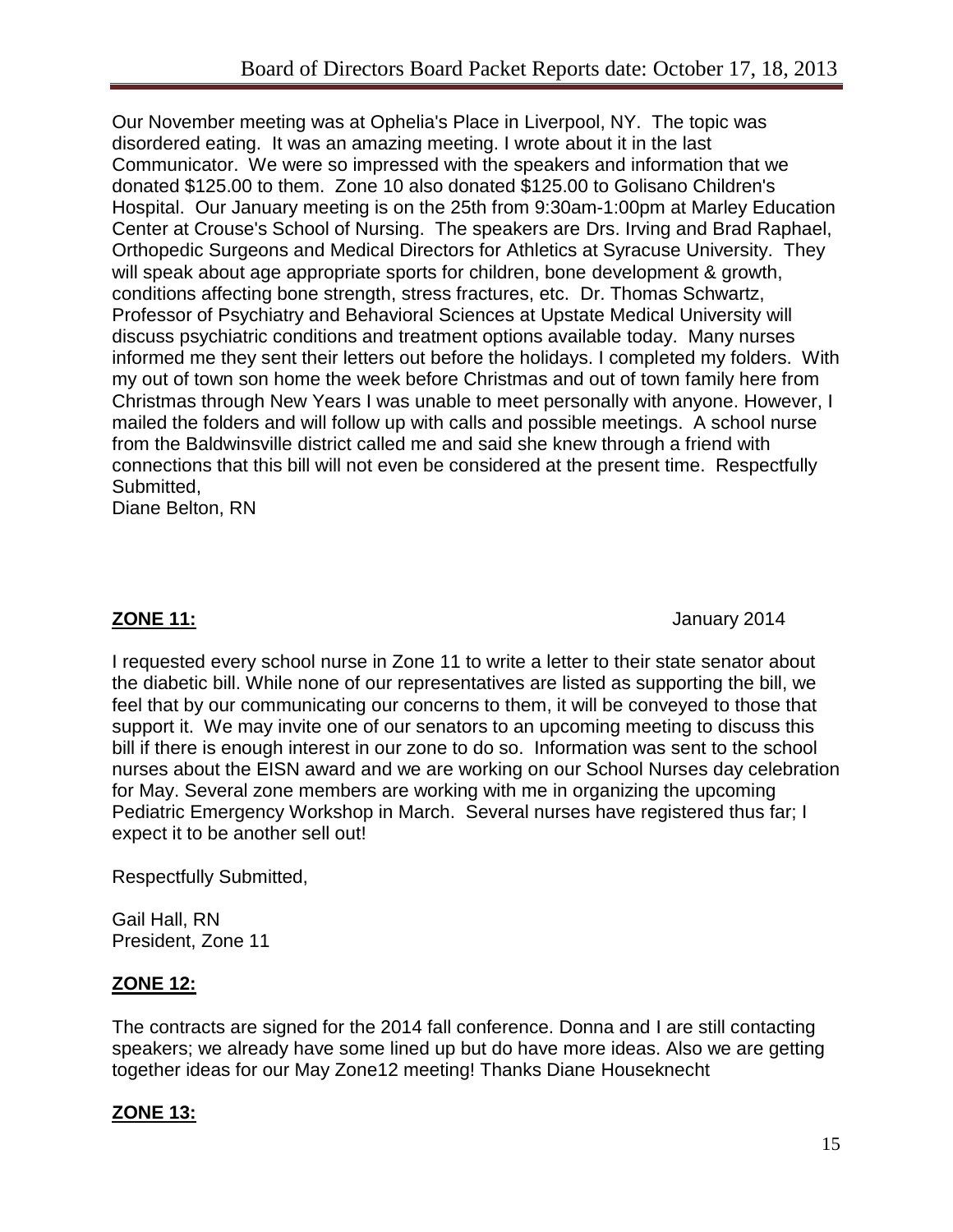### *Greetings from Western New York! Zone 13*

The next WNYASN meeting will be Monday, January 27<sup>th</sup>. After the business meeting, our guest speakers, *"Eating Disorders Panel",* for the evening include: Mom, Sheila Gordon and daughter, Katelyn (anorexia) along with Dr. Delinda Condino from WCHOB (Women and Children's Hospital of Buffalo), and Diane McMullen, Social Worker, specializing in eating disorders. Our remaining schedule for the school year: February 24<sup>th</sup>, March 17<sup>th</sup>, April 21<sup>st</sup>, Banquet May 12<sup>th</sup>.

Wishing you all a *HAPPY, HEALTHY 2014!* Debbie Kampff, Zone 13 representative

## **ZONE 14:**

Zone 14 will continue to meet twice a year. The next meeting will be held on School Nurse's Day May 7, 2014. This meeting will be organized by Joetta Pollock and Anita Mosher. It will be held at The Mustardseed in South Dayton, NY. Look for more information closer to the date.

Our November 13, 2013 fall meeting had 22 members present. We had a wonderful meal provided by The Mustardseed. Officer Jen Alessi spoke to us about substance abuse. She detailed the different substances kids today are abusing, how they are getting a hold of these substances, how they are utilizing them, and how we can appropriately handle this issue when presented in a school setting. She was an interesting, intelligent speaker and is a great resource as well as a wonderful advocate for students and staff. Joetta Pollock and I also presented the Memorandum of Opposition regarding the administration of insulin to students by laypersons. We provided the toolkit created by NYSASN and encouraged all to write letters. A follow-up email was sent to all of the school nurses in Zone 14 with the memorandum and toolkit attached. We used the money earned by co-hosting the July 2013 conference to purchase promotional NYSASN products and gave them out as a special gift to the 11 NYSASN members present at the meeting.

Our zone will continue to communicate through email blasts to disseminate information regarding free meetings and conferences pertaining to school nurses. I will also continue to send e-blasts out intermittently regarding the importance of belonging to our professional organization to all the school nurses in our zone. In this e-blast, I include the contact information for the local, state, and national school nurses organizations.

I continue to assist the membership chair with membership renewal. E-blasts are also used to send out the current NYSASN conference brochures. In addition, I forward summer job opportunities I receive as well as encouraging new school nurses in Zone 14 to attend the August School Nurses Orientation.

Please check the NYSASN website for more details at: [http://nysasn.org](http://nysasn.org/) for more information.